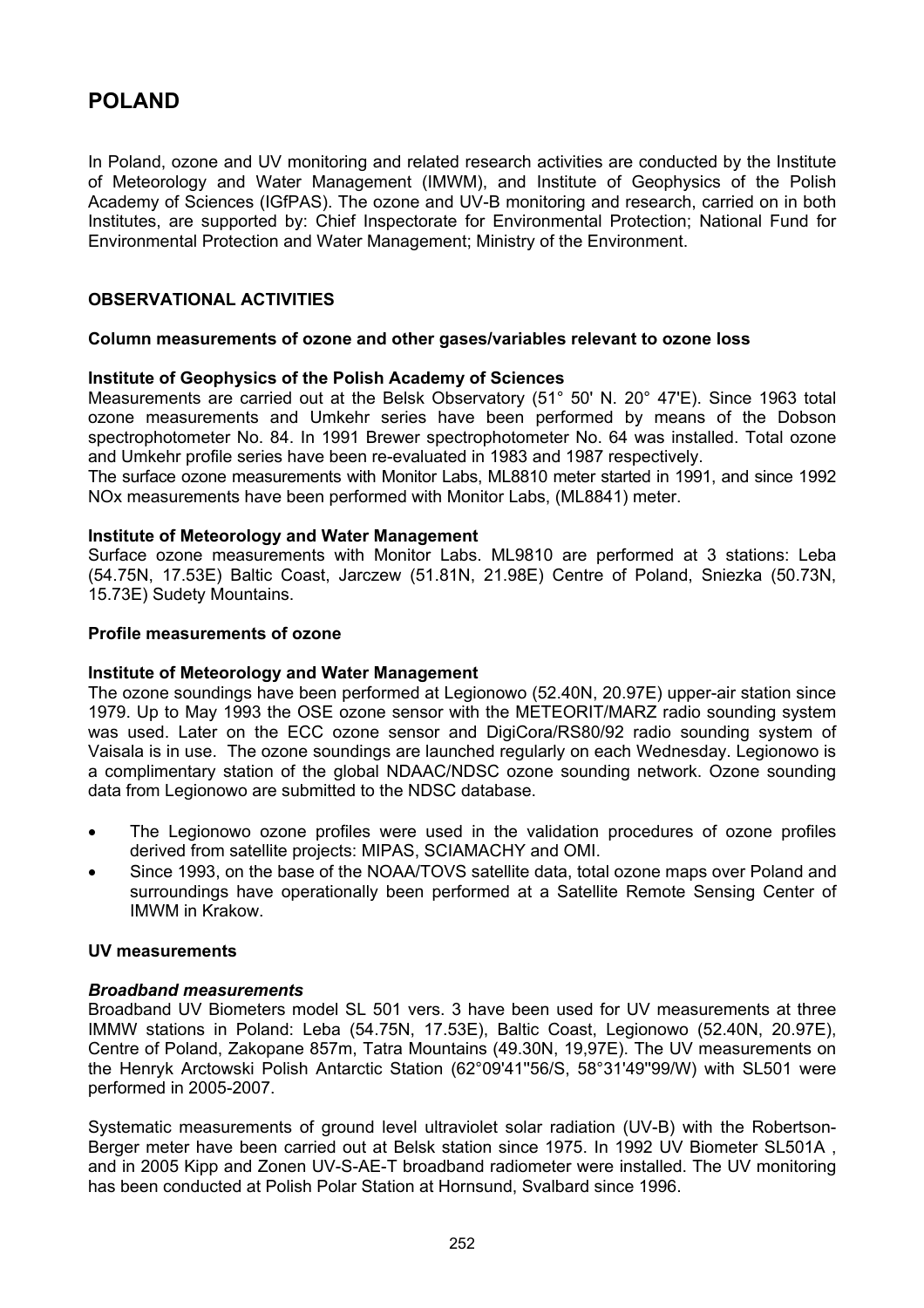# *Narrowband filter instruments*

Two NILU-UV spectral filter instruments, installed at IMWM station Legionowo, measure the UV-B, UV-A, total ozone and cloud transmission.

### *Spectroradiometers*

Spectral distribution of UV radiation has also been monitored with the Brewer spectrophotometer at Belsk.

### **Calibration activities**

The Dobson and Brewer spectrophotometers are regularly calibrated. The recent calibration of the Dobson instrument took place in 2005 at Hohenpeissenberg, and Brewer instrument was calibrated against Brewer#17 maintained by International Ozone Corporation, in 2007 at Hradec Kralove. The next calibration of Brewer and Dobson spectrophotometers is planned in 2008 and 2009 respectively.

The reference UV Biometer model SL 501 for the IMWM network took part in the calibration campaign in El Arenosillo Spain. Since 2001 the NILU-UV spectral filter instrument has been each year calibrated at NRPA, Norway.

# **1960 1964 1968 1972 1976 1980 1984 1988 1992 1996 2000 2004 2008 250 300 350 400 450 (DU)**

# **RESULTS FROM OBSERVATIONS AND ANALYSIS**

**Monthly mean values of total ozone at Belsk.** 

# **RESEARCH**

#### **Institute of Meteorology and Water Management**

Ozone and UV research activities are carried on in the Centre of Aerology in Legionowo in cooperation with the Satellite Remote Sensing Center in Krakow.

- The ozone research studies focus continuously on the long term changes in ozone profile. During last ten years an ozone increase in the middle stratosphere was detected. Reasons for fast significant ozone increase in the lower tropospheric ozone are also examined.
- Legionowo is often located at the border of the polar vortex and since 1995 participates in MATCH campaigns (statistical evaluation of ozone chemical destruction in Polar Vortex). Episodes of serious ozone deficiencies, observed during the displacements of the cold polar vortex in the winter/spring seasons: 1995/96, 1999/2000, 2004/2005 and 2007/2008, have been studied.
- Participation in preparation of the Scientific Assessment of the Ozone Depletion 2006.
- During the last years, UV research activities were directed mainly on UV reconstruction within COST 726 Action 'Long term and variability UV radiation over Europe'. The IMWM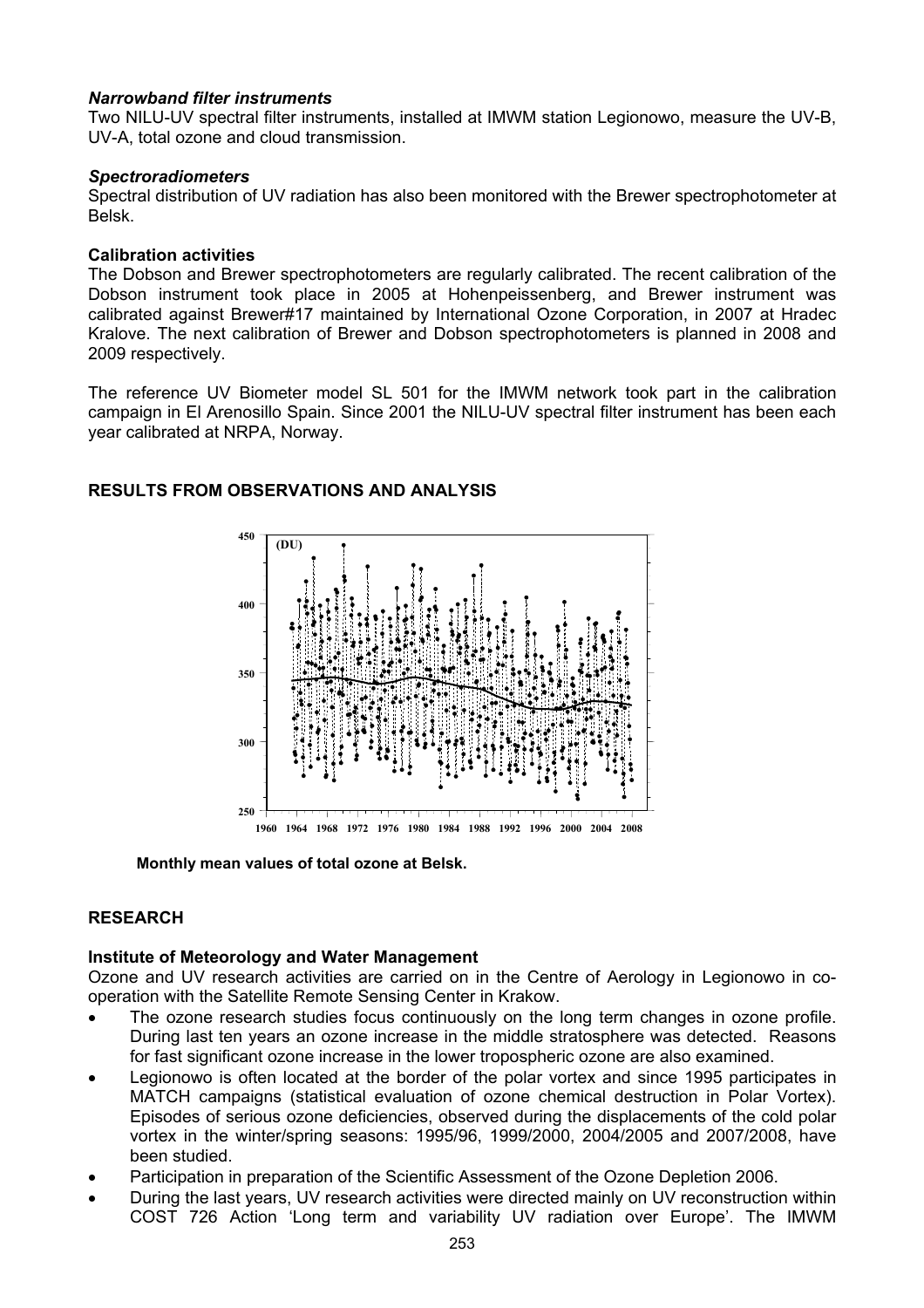reconstruction model participated in comparison of UV reconstruction models from EU and showed very good results. Reconstructed UV series over Poland have shown a significant increase of daily UV doses since the1960s.

- Investigation on UV radiation weighted with action spectra: erythemal, previtamin D3, SCUP-H against total ozone and solar zenith angle.
- The UV Measurements on the Henryk Arctowski Polish Antarctic Station with SL501 have been analyzed for the 2005-2007 period.

### **Institute of Geophysics of the Polish Academy of Sciences**

The ozone research activities mainly focus on statistical analyses (trends) on local and global scale, and methodology of ozone measurements. The changes in the ozone layer over middle altitudes are examined in connection with changes in the dynamic factors characterizing the atmospheric circulation in the troposphere, the lowermost stratosphere, and the stratospheric overworld. The problem of the gradual recovery of the ozone layer in the atmosphere is also investigated. The study is focused on the role played by the dynamical factors in ozone variability, because natural dynamical processes in the Earth's atmosphere can perturb the recovery of the ozone layer.

Statistical analyses have been applied to the gridded monthly means of total ozone from combined TOMS and SBUV measurements (version 8 of the data) for the period 1978-2003 [*Krzyscin 2006*]. The study is focused on the detection of a change in the trend pattern by searching for a turnaround in the previous downward trend. The ozone time series have been examined separately for each grid point and season, taking into account the various descriptions of the trend term: double-linear, proportional to the index of the overall chlorine content in the stratosphere, and a smooth curve without an a priori defined shape (the output of the regression model The multivariate adaptive regression splines methodology is used to find an optimal set of the explanatory variables and shape of the trend curve. The statistical errors of the models' estimates have been calculated using block bootstrapping of the models' residuals. The results appear to be consistent among models using different formulations of the trend pattern. The 2003 level of total ozone after the removal of the variations due to the parameterized dynamical/chemical forcing on the ozone is still below the long-term (1978-2003) mean level over the extratropical regions. The deficit is  $\approx$ 2-5% in the NH and much larger in the SH and exhibits clear seasonal variability,  $\approx$ 15% in autumn, ~10% in winter, and ~-5% in spring and summer. The present total ozone level is higher beyond the tropics than that in the mid 1990s but it is too early to announce a beginning of the ozone recovery there because of the trend uncertainties, due to errors of the regression estimates for individual grid points and longitudinal variability of the trend pattern. A rigorous statistical test has shown the statistically significant turnaround for some grid points over the extratropical region and a deepening of the ozone negative trend has not been found for any grid point.

Factors influencing the UV radiation (ozone content, aerosol, cloudiness) are studied, with particular emphasis on the response of UV radiation to forcing factors, at various time scales. In the studies of the UV-B variability advanced statistical methods such as wavelet decomposition and multivariate adaptive regression spline are used. The UV Spectrum Reconstruction Model, was elaborated and used for reconstruction UV radiation in the past.

# **DISSEMINATION OF RESULTS**

#### **Data reporting**

The ozone data taken at Belsk are regularly submitted to the World Ozone and Ultraviolet Radiation Data Centre in Toronto. The mean daily values of total ozone are also submitted operationally to the Laboratory of Atmospheric Physics, Aristotle University of Thessaloniki, Greece.

The ozone sounding data from Legionowo are submitted to the WMO Ozone Data Centre regularly on monthly schedule, and operationally to the Data Base at NILU (Norway).